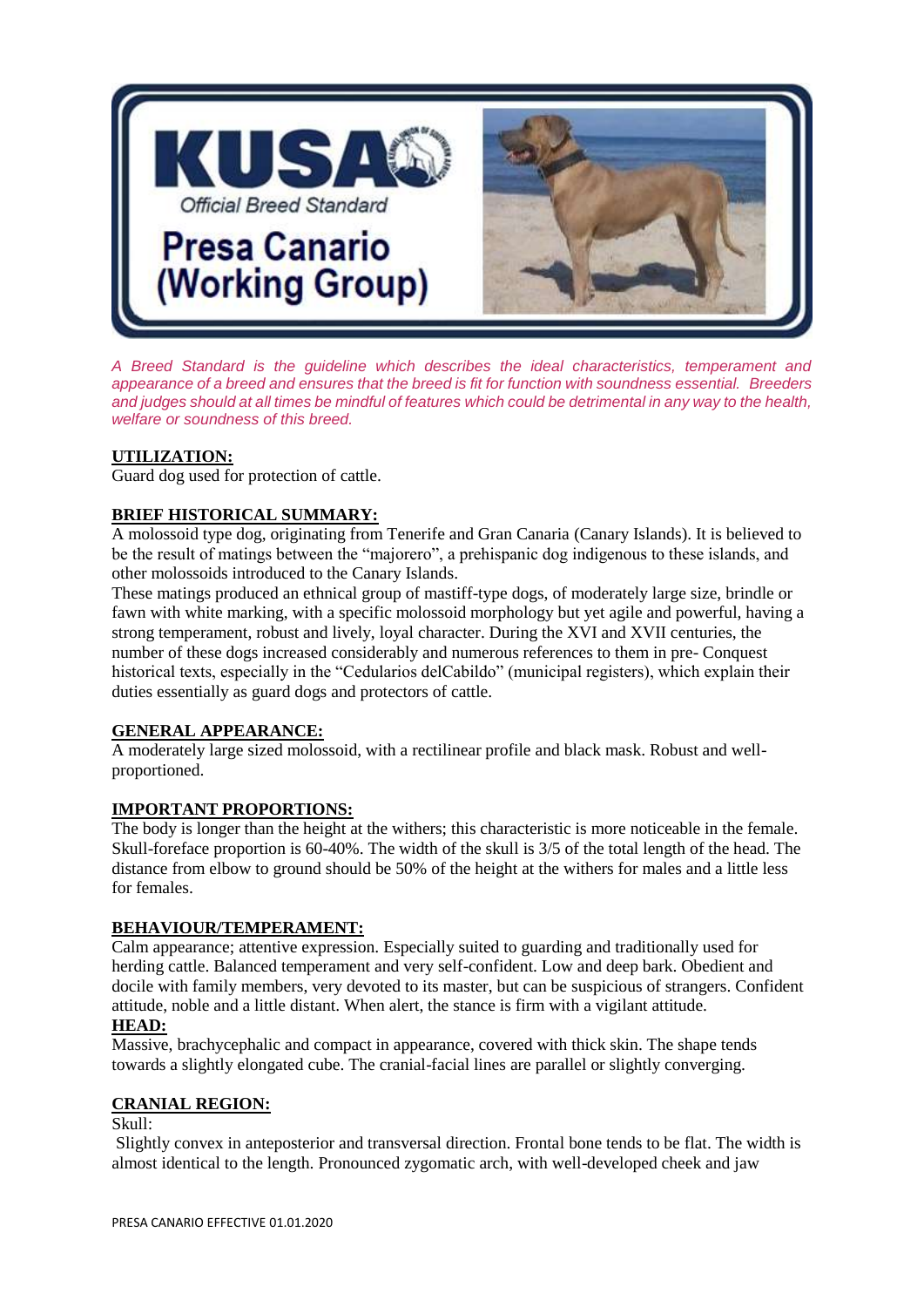muscles, but not prominent, covered with loose skin. The occipital protuberance is only slightly marked.

Stop:

The stop is pronounced, but not abrupt. The furrow between the frontal lobes is well defined and is about two thirds the size of the skull.

## **FACIAL REGION:**

Nose: Wide, strong black pigmentation. In line with the muzzle. The nostrils are large to facilitate breathing.

Muzzle: Shorter than the skull, normally about 40% of the total length of the head. The width is 2/3 of that of the skull. Very wide base, narrowing slightly towards the nose. Bridge of the nose is flat and straight, without ridges.

Lips: The upper lip is pendulous, although not excessively. Seen from the front, the upper and lower lips come together to form an inverted V. The flews are slightly divergent. The inside of the lips is a dark colour.

Jaws/Teeth: Scissor bite or slightly undershot bite, max 2 mms. Pincer bite is admitted but not desirable due to the dental erosion produced. The dental arch is wide at the canines. The teeth are wide and solidly set. Large molars, small incisors, well developed canines.

Eyes: Slightly oval in shape, from medium to large in size. Set well apart, but neither sunken nor protruding. Eyelids are black and tight-fitting, never sagging. The colour varies from dark to medium brown, depending on the colour of the coat. They should never be light.

Ears: Medium sized, set well apart, with short and fine hair. They fall naturally on each side of the head. If folded, they are in the shape of a rose. They are set on slightly above eye level. Ears set too high and very close on the head are considered unusual. In countries were cropping is allowed, they must stand erect.

# **NECK:**

Shorter than the length of the head. Skin on the underside is loose, forming a slight dewlap. Solid and straight, it tends to be cylindrical and muscular.

## **BODY:**

Long, broad and deep.

Top line: Straight, without deformations and sustained by well developed but barely visible muscles. Rising slightly from the withers to the croup. The height at the croup is  $1 - 2$  cms more than the height at the withers.

Croup: Medium length, broad and rounded. Should not be long as this would limit movement. The female is usually broader.

Chest: With great capacity and well defined pectoral muscles. Seen from both the front and the side, it should be well let down to at least the elbow. Thoracic perimeter is usually equal to the height at the withers plus 45%. Well sprung ribcage.

Underline and belly: Slightly tucked up, never sagging. The flanks are only slightly pronounced.

## **TAIL:**

Thick base, tapering to the tip, down to the hock but no longer. Medium set on. In action it rises like a sabre, but without curling nor leaning towards the back. At rest it hangs straight with a slight curve at the tip.

## **LIMBS:**

#### FOREQUARTERS:

Shoulder: Well laid back.

Upper arm: Well angulated, oblique.

Forearm: Well balanced, straight. Strong boned and well-muscled.

Elbow: Must be neither too close to the ribs nor sticking out.

Metacarpus (Pastern): Very solid and slightly sloping.

Forefeet: Cat feet with rounded toes, not too close together. Well developed and black pads. Nails are dark, white nails should be avoided, although they can occur in function of coat colour.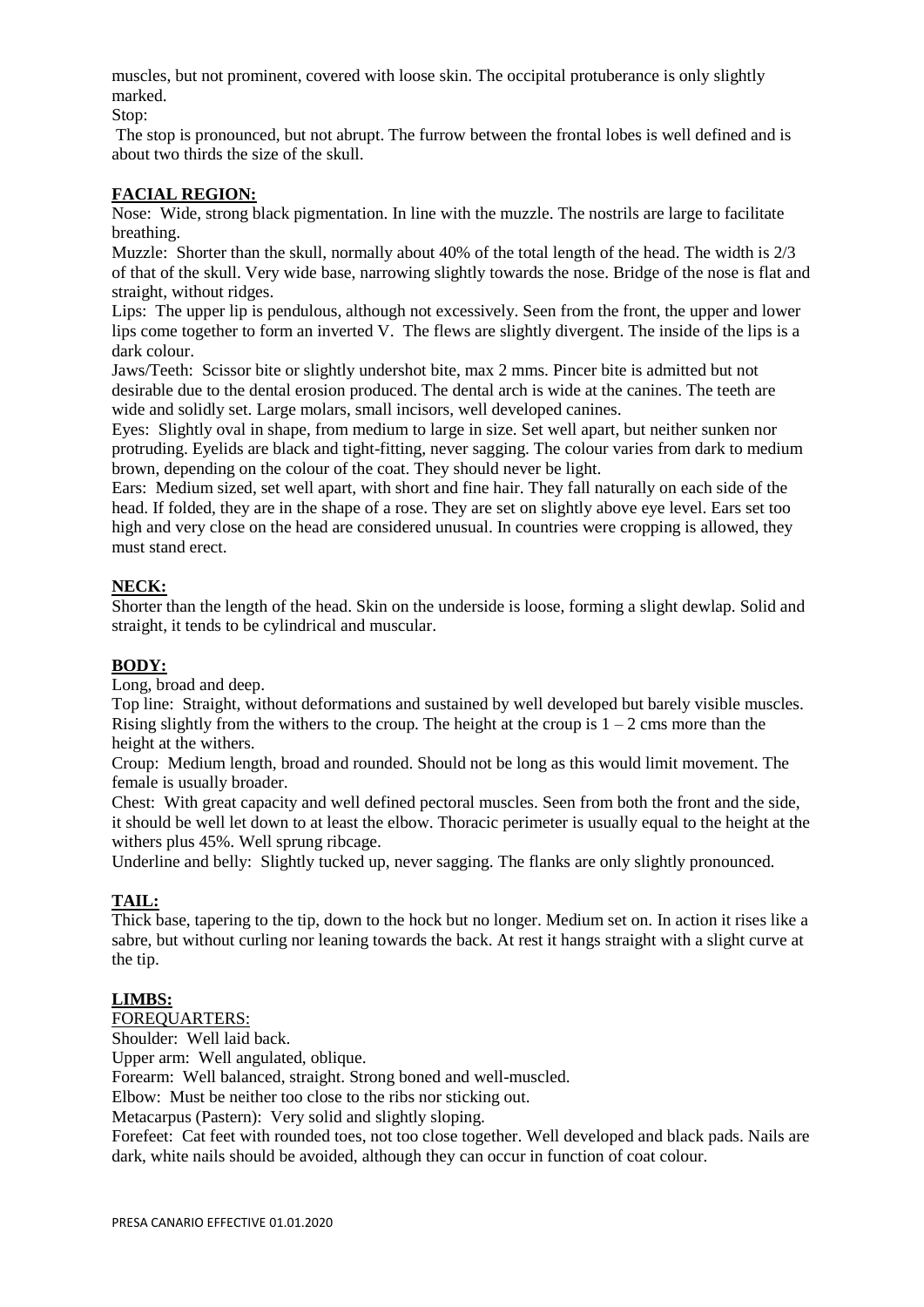#### HINDQUARTERS:

General appearance: Seen from behind, strong and parallel, without deviation. Thigh: Long and well muscled thighs. Stifle (Knee): Angulation not very pronounced but should not be insufficient. Metatarsus (Rear pastern): Always well let down. Hind feet: Slightly longer than the front feet, otherwise identical.

## **GAIT / MOVEMENT:**

On the move, the Presa Canario is agile and supple and should cover a lot of ground. Long reach. The tail is carried low and the head is carried only a little above the level of the back. When alert, the head and tail are carried high.

## **SKIN:**

Thick and elastic. More loose on and around the neck. When alert, the skin on the head forms symmetrical wrinkles which fan out from the furrow between the front lobes.

## **COAT:**

Hair: Short, coarse, flat with no undercoat (it can appear on neck and on back of the thighs). Rather coarse to the touch. Very short and fine on the ears; slightly longer on the withers and on the back of thighs.

Colour: All shades of brindle, from warm dark brown to pale grey or blond. All shades of fawn to sandy. White marks are acceptable on the chest, at the base of the neck or throat, forefeet and toes of hind feet, but these should be kept to a minimum. The mask is always black, and should not spread above eye level.

## **SIZE AND WEIGHT:**

Height at the withers: Males: 60 - 66 cms.

Females: 56 - 62 cms.

For very typical specimens, a tolerance of 2 cm. over or under these limits is accepted. Weight:

Minimum: Males: 50 kgs.

 Females: 40 kgs. Maximum: Males: 65 kgs. Females: 55 kgs.

## **FAULTS:**

Any departure from the foregoing points should be considered a fault and the seriousness with which the fault should be regarded should be in exact proportion to its degree and its effect upon the health and welfare of the dog.

Pincer bite.

#### **SEVERE FAULTS:**

Any fault is considered severe when affecting the expression and limiting the type of the dog. Incorrect head proportions. Extremely convergent facial-cranial lines (over pronounced stop) Loins and withers of the same height. Incorrect position of limbs. Square profile. Triangular head, narrow (not cube shape). Thin, curled or deformed tail. Set on high. Saddle or roach back. Light eyes (yellow), very close together or oblique, sunken or protruding. Excessive undershot mouth. Insufficient mask. Missing teeth (except P1)

## **DISQUALIFYING FAULTS:**